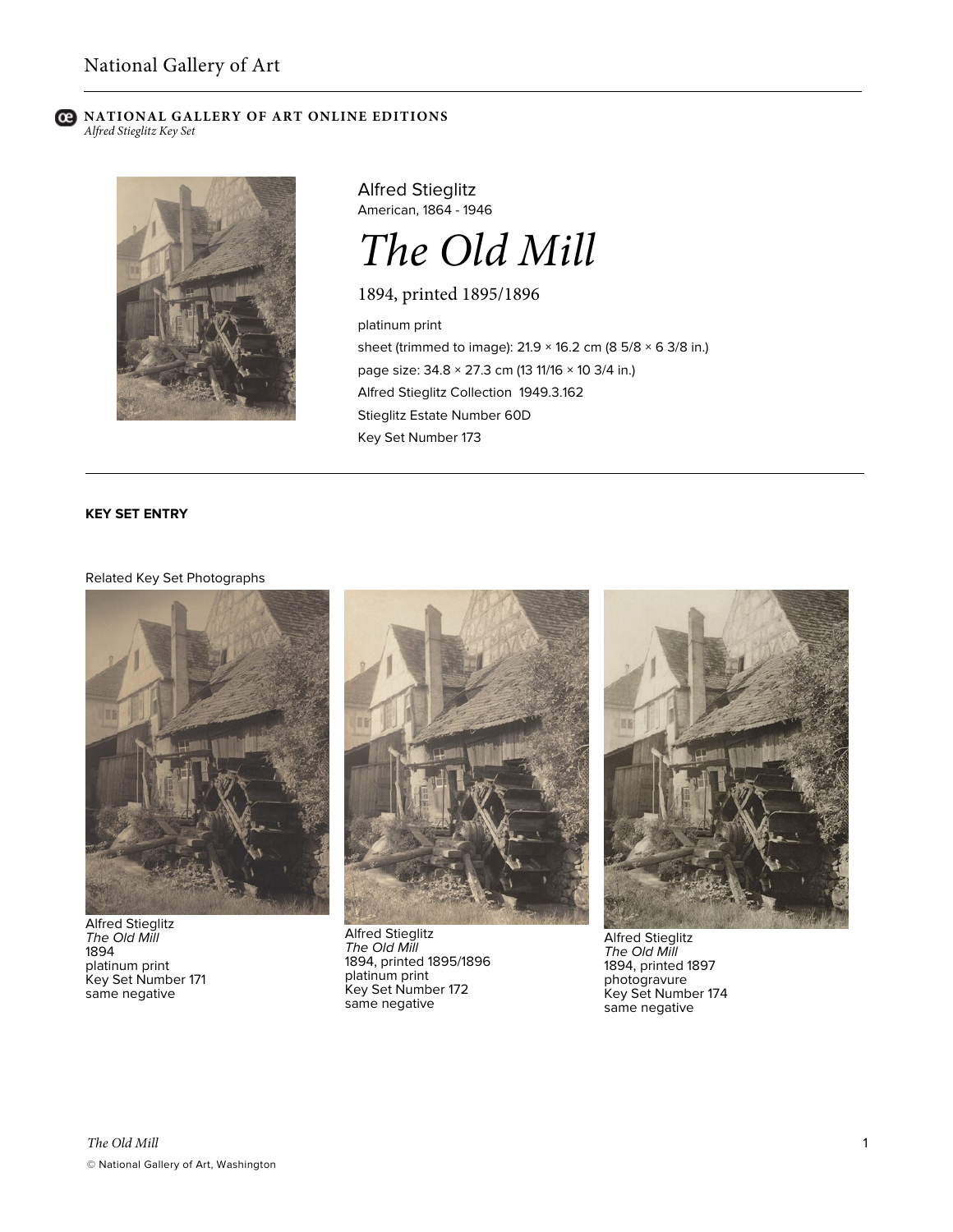

## **C** NATIONAL GALLERY OF ART ONLINE EDITIONS *Alfred Stieglitz Key Set*



Alfred Stieglitz *The Old Mill* 1894, printed 1929/1934 gelatin silver print Key Set Number 175 same negative

Remarks

For more information about this photograph, see Key Set number 171.

### **INSCRIPTION**

by Alfred Stieglitz, on interleaving tissue, upper right, in graphite: The Old Mill, / 1894.

# **PROVENANCE**

Georgia O'Keeffe; gift to NGA, 1949.

## **EXHIBITION HISTORY**